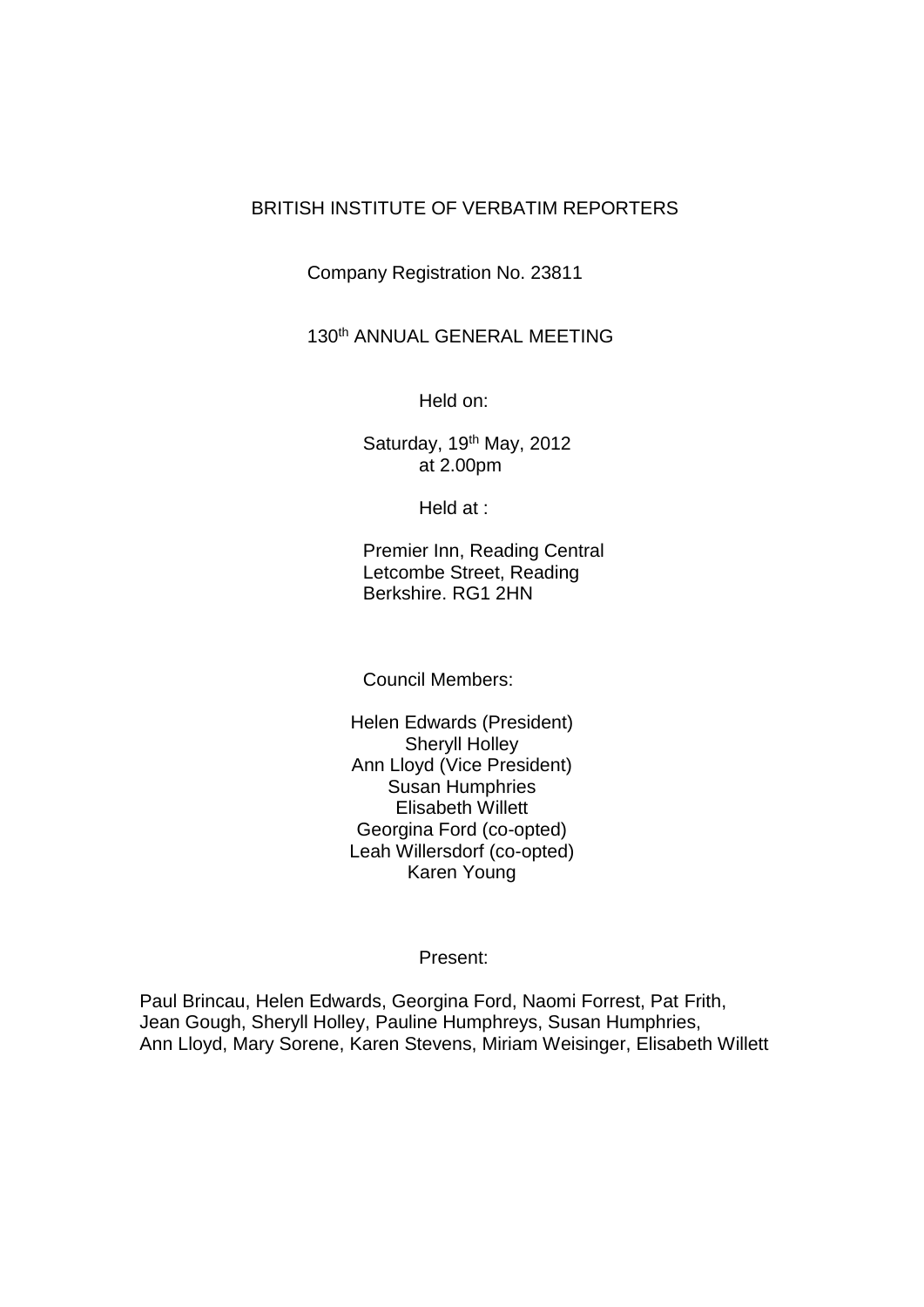THE PRESIDENT: Welcome everybody to our AGM. Mary, would you read the Notice of the meeting. (The Notice was duly read)

MARY SORENE: We will get to the special resolution later, which I will read out then.

BETTY WILLETT: Maybe you can tell us what the special resolution is about?

THE PRESIDENT: Shall we do it when we get to it? So, the Notice has been read out. Apologies for absence?

MARY SORENE: Apologies were received from Diana Tapper, Franny Barrett, Joan Webb, Amanda Taylor, Victoria Davies, Sandra Khan, Lindsay Bickers, Pam Crooknorth, Jackie Brown, Pauline Miller, Norma White, Helen Davies, Nicole Harrison, Jane Norman, Margaret Beaumont, Linda Nicholls, Jenny Chandler, Carolyn Stewart, Neill Scott, Iris Butcher, Davina Hyde, Tom Chamberlain, Louise Frith, Melanie Ball, Michael Laidlaw, Audrey Shirley, Laura Harrison, Christine Armstrong, Christine Lawton, Jackie Roper, Ashleigh Roberts, Jill Mason, Robyn Nott, Kath Sykes, Leah Willersdorf, Jean Lukins, Ian Roberts, Hilary Maclean, Mirella Fox, Wendy Osmond and Claire Hill.

THE PRESIDENT: The minutes of the last meeting have already been circulated to members. There are some spare copies here that can be handed out.

MIRIAM WEISINGER: I wasn't here, so I can't really comment.

MARY SORENE: Do you want a copy over that side to just glance through? (Pause)

THE PRESIDENT: Are they agreed?

MARY SORENE: In other words, do you agree they are accurate? Are they agreed?

MIRIAM WEISINGER: I wasn't here, so I can't comment.

(The minutes were signed by the President)

MARY SORENE: Thank you.

PAUL BRINCAU: Madam President. Just a question. Are there matters arising from the minutes?

MARY SORENE: If you have any matters arising?

PAUL BRINCAU: Just one small one. In fact I think Betty and I are probably disagreed on it. I asked if either minutes could be communicated or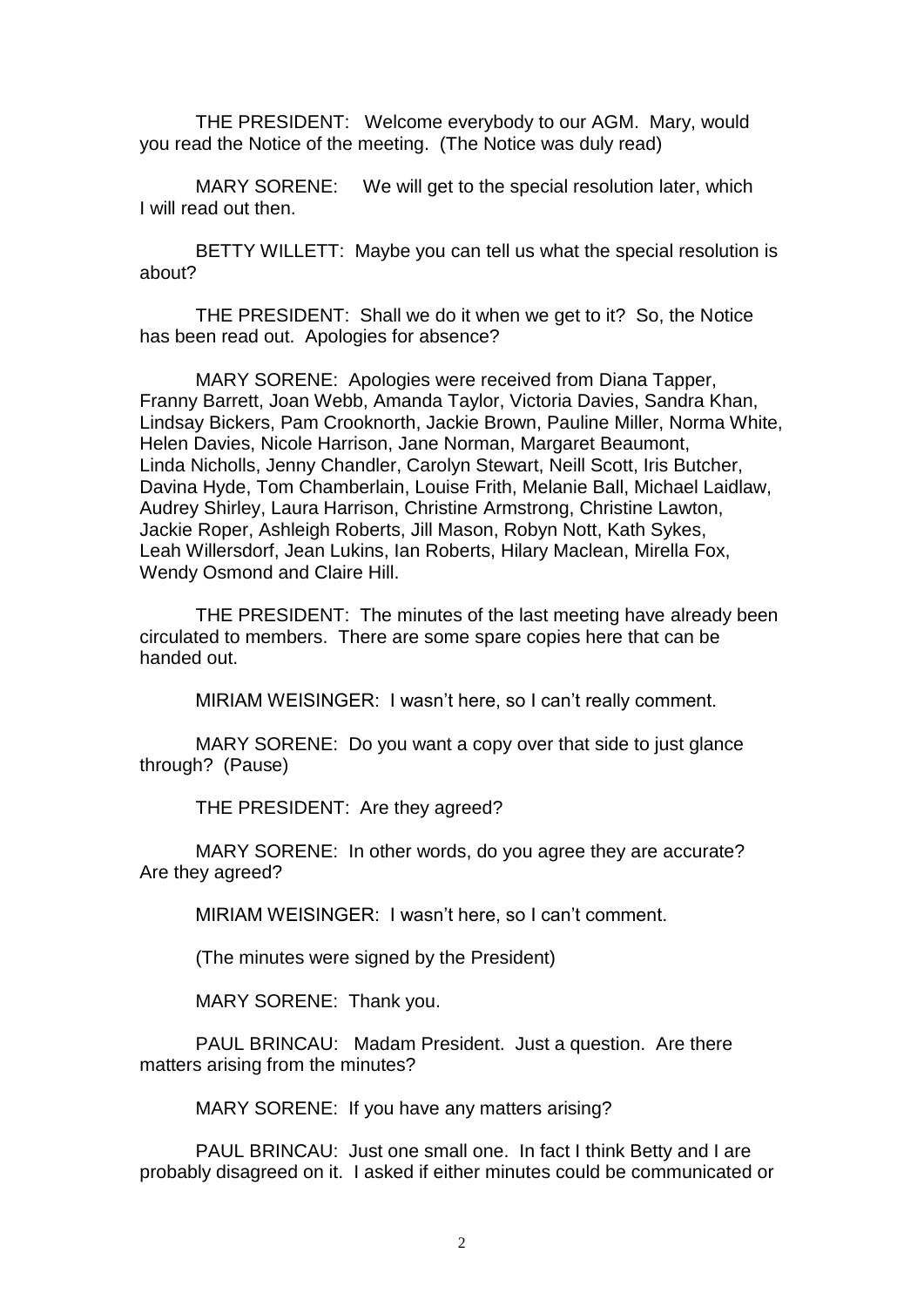we could be briefed somehow on the discussions at Council meetings. I only ask that, not out of curiosity, but it is possible that maybe matters that are discussed some members could help with.

One doesn't have to be on the Council to be able to assist with maybe matters that are discussed at a meeting or are brought up, if they are communicated, like they are at an AGM. I know that, in certain other organisations, these things are done, and what happens is that delegates would brief their constituents. We don't have that sort of set-up here, but really, we elect a Council and that is all we do, and until the next AGM we don't know what has happened on the Council, or what has been done. Nothing much.

THE PRESIDENT: I think, Paul, that is the same question you ask every year.

PAUL BRINCAU: Do I ask it every year?

THE PRESIDENT: You do, and I think it is really the same answer; come on the Council.

PAUL BRINCAU: No. That is not a very good answer at all.

THE PRESIDENT: Because it is not the answer you want to hear.

PAUL BRINCAU: No. And I will tell you why. It is like people telling a manager their job shouldn't be done like that, it should be done another way, and his answer would be, "Well, why not come and do it yourself?" That is not a good answer, because you are there, and you have got yourself elected to do a job.

THE PRESIDENT: Yes.

PAUL BRINCAU: And you are doing it. Now, the fact that I want to know what goes on, if I go on the Committee or the Council, there might be somebody else who wants to know what goes on.

MARY SORENE: Our minutes are private and confidential.

PAUL BRINCAU: Why?

THE PRESIDENT: They are confidential and we have to discuss individual members often.

PAUL BRINCAU: You say they are secret?

BETTY WILLETT: Not "secret" in the sense we are trying to hide anything from you, but sometimes we have to discuss issues that relate to one person.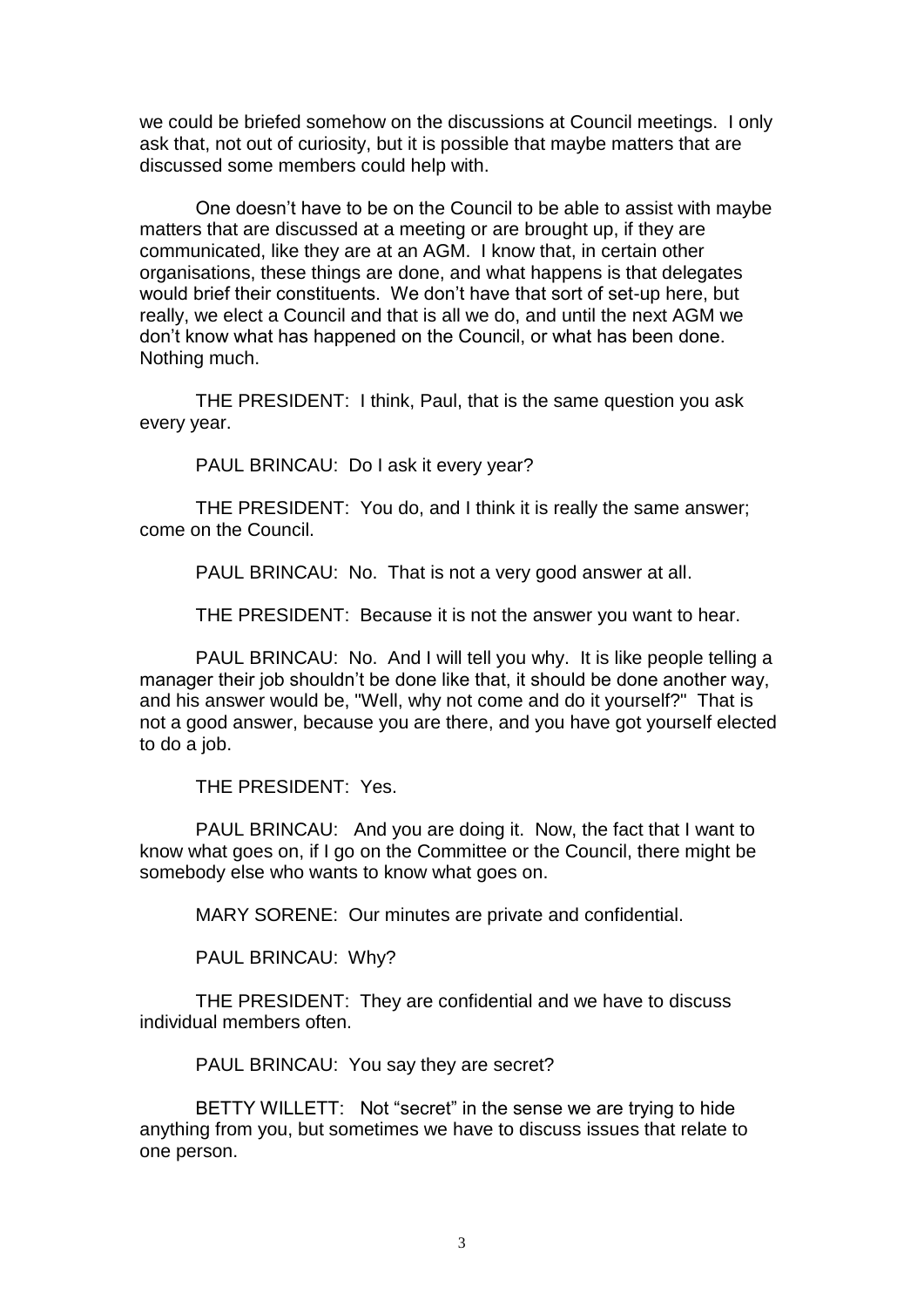PAUL BRINCAU: That would be an exception, for personal things.

MARY SORENE: No.

PAUL BRINCAU: It is like, if you work in an office, you have secret files, confidential files, staff in-confidence files. But there are things that you could ---

MARY SORENE: Any matter that we need the members' opinion and input on goes out to the membership. That is in the newsletter. We ask them, "What do you want us to do?" It is sent out to them. But there are private and confidential matters.

PAUL BRINCAU: I appreciate that.

MARY SORENE: There are a lot of private and confidential matters, such as people taking exams and how they did. We can't publicise that to the general public, membership, "So and so did so well, but---"

PAUL BRINCAU: If they did well, it is nice for us to know.

MARY SORENE: If they do well, it is in the newsletter, but if they don't, then we can't publicise that. It wouldn't be fair. It is that sort of thing.

PAUL BRINCAU: That's not what I meant, actually.

MARY SORENE: I think, actually, we are doing this at the wrong end of the meeting.

PAUL BRINCAU: Usually it is matters arising out of the minutes and it was raised last time.

MARY SORENE: And last year you were told you couldn't have them.

THE PRESIDENT: Actually, if you read the newsletter, we do try and reflect what is happening in the profession and what we have been discussing, but really leaving out other confidential bits.

PAUL BRINCAU: I would never expect to see any of that in anyway. In fact I would be going the other way if you did. Thank you very much. I think you have answered my question.

MIRIAM WEISINGER: Maybe you could put a heading in the newsletter "From the last Council meeting", making it clear it is feedback from the Council meeting, so that everybody will know and understand what it is. It could say, "This is from our previous Council meeting. The following…" Perhaps something just to indicate that's what it is, so we all know then.

THE PRESIDENT: A heading "News from the Council."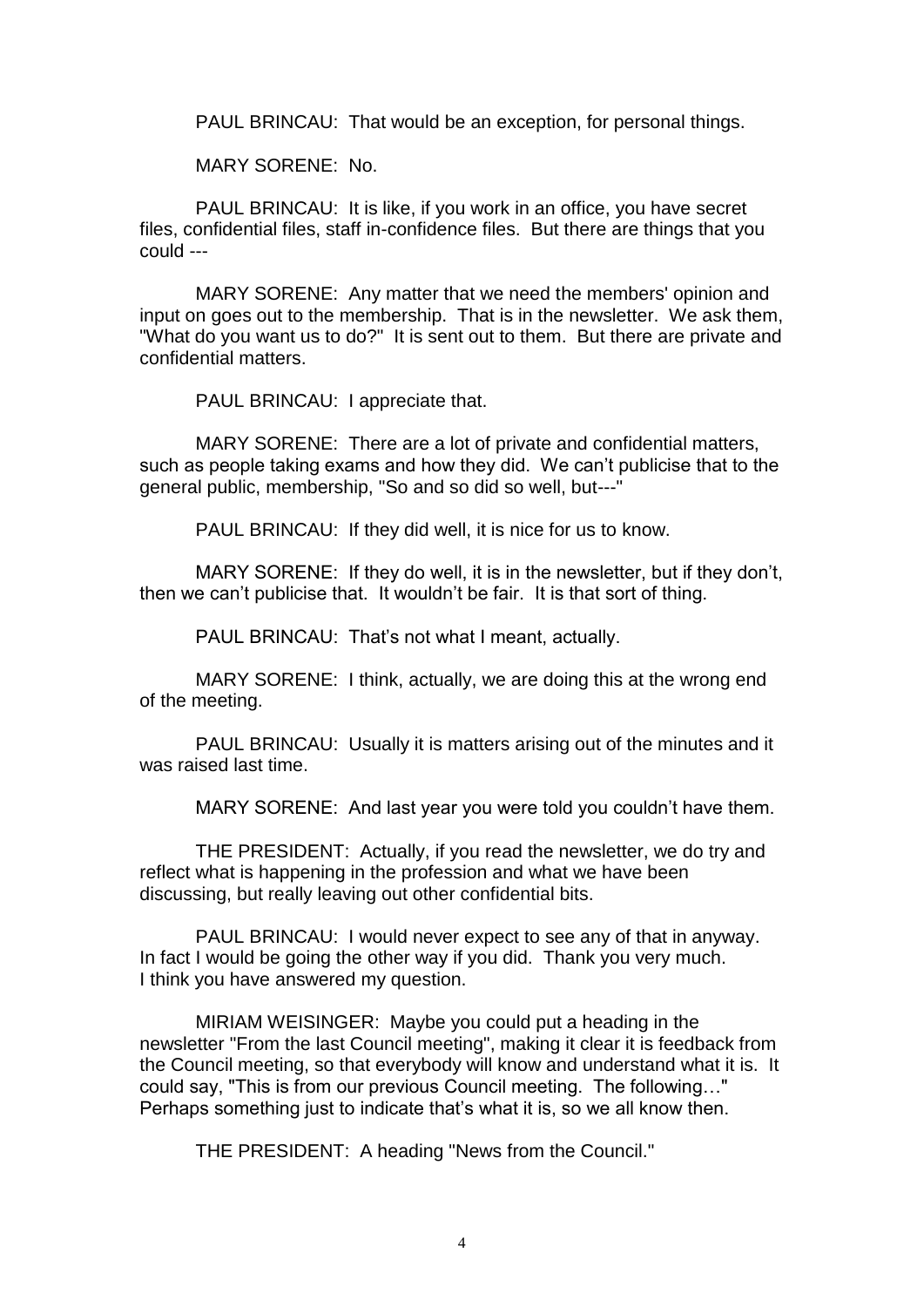NAOMI FORREST: I sit on another committee, and that's exactly what they do. The secretary basically sends out a very short précis of what happened at each Council meeting.

ANN LLOYD: Is that what you mean, Paul?

PAUL BRINCAU: Yes. It doesn't have to be too "heavy", but it is nice to know what the Council are doing, just generally.

MIRIAM WEISINGER: One year you will join, Paul.

PAUL BRINCAU: Maybe I will!

SHERYLL HOLLEY: Would it be an idea to put "Items discussed at Council meetings", maybe on the members' part of the website, under headings similar to those you would have in a newsletter?

ANN LLOYD: To let them know the date of the meeting and the main issues that arose during the meeting?

SHERYLL HOLLEY: Yes. Nothing huge; just bullet points.

THE PRESIDENT: So, we will get back to my speech.

PAUL BRINCAU: Thank you, Madam President.

THE PRESIDENT: "Wow, why haven't we done this before?", "I didn't know my software could do that", and, "I learned more in that hour than I have in my entire career", are some of the comments from participants that we received after our March training seminar. Of course, we don't know how long that person's career has been thus far, but let us hope we have managed to enrich the rest of it.

From the presenters, the comments were more along the lines of not having enough time to cover everything they wanted to, or in the amount of detail, and many had to ditch information that they wanted to share or exercises they wanted to demonstrate.

At this point, I should like to thank Andrew, Shane, the Council members and, of course, our secretary, Mary, without whom the event would not have taken place.

Amongst the participants we welcomed particularly two editors, who came along in order better to support their writers. We plan to hold another training day in October and would welcome more aspiring editors. Any knowledge is empowering, and these events can be pitched at different levels, so next time join in and expand/diversify your skills.

To sum up, the seminar was financially successful in that we managed to cover our costs, and the general consensus was that we need another one.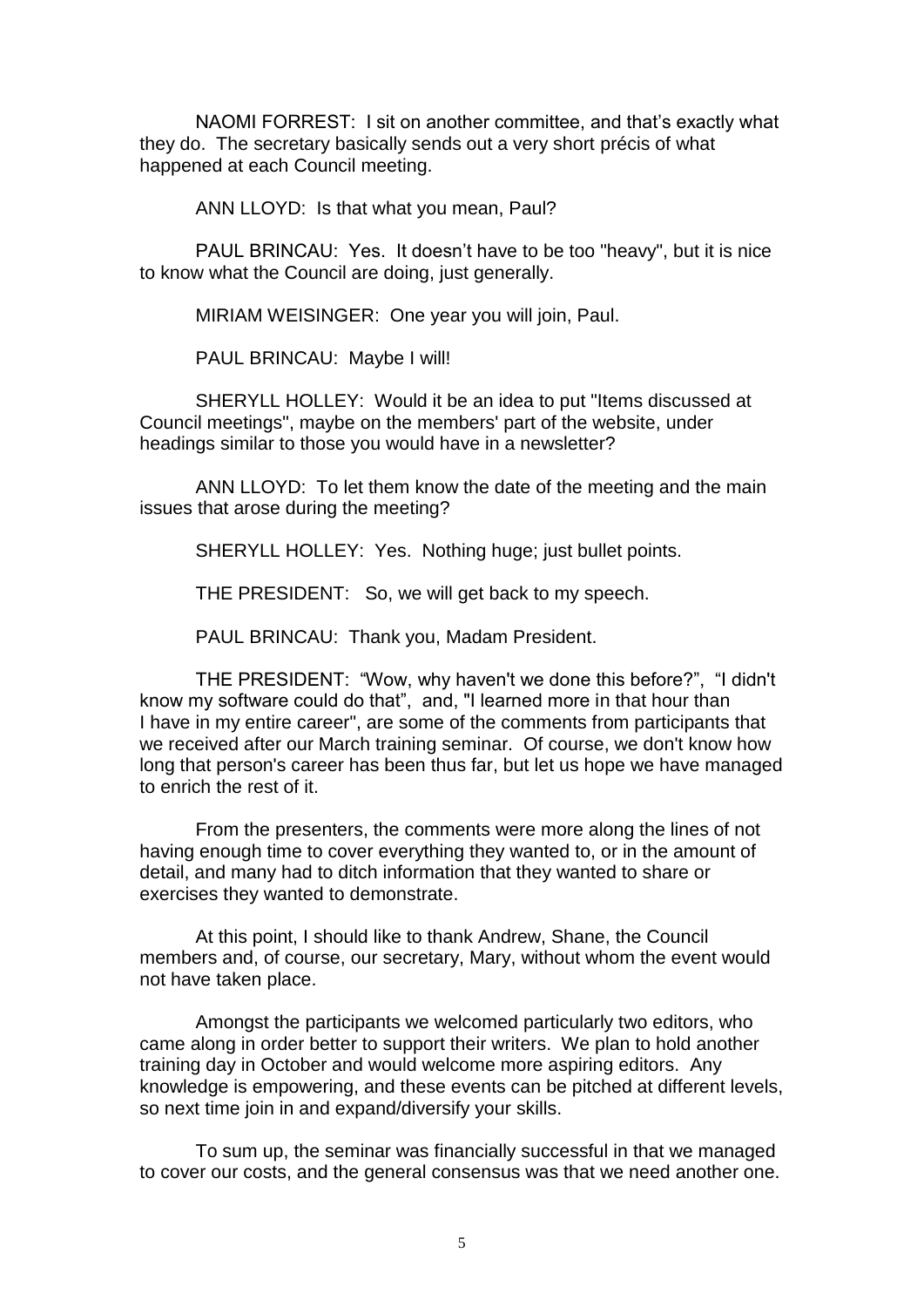Shane, the Eclipse expert, charmingly said that we needed some technical support with regard to computing, but I think we know he meant that we need more basic computing skills. This is a sentiment that especially those of us who miss our Golfballs will agree with, so we shall try to add that in next time.

Other than that, it was a great chance to mingle, meet new friends and renew old friendships. Further, training is tax deductible, so why not take something from the Government instead of giving?

I turn now to other news. Most will have seen the articles in various newspapers regarding the final departure of shorthand writers from Crown Courts. Mary and I even managed to get into the Independent, and you can see the piece on BIVR's Facebook page. So far, I have met only one of the Old Bailey boys and girls who has dared to come into the private field. He reports that the firm with the contract told the others there was no more work, but that they could stay at home and type tapes for 50p a folio. Of course, some of them are: what a waste of some fine skills.

There are many tales of prosecution counsel having to start speeches over and over again, and of Crown Courts not sitting because of tapes not working, but I am afraid there will be no going back, however many people are disadvantaged.

The tape pilot at the GMC is concluded and we await its results. In London, another large regulatory body has changed its rules with the result that the amount of transcription has diminished. As a counterweight, others are holding ever more hearings. I have just returned from a job with another health body where we work alongside tape transcribers. I was surprised to be greeted with, "Nice to see you again. Do they only send you on the difficult or tricky jobs?" Well, I don't know whether they do or they don't, but it is nice to know that someone is actually noticing when shorthand writers are used.

I am convinced that if we maintain our standards and continue to hone our skills, and tell people about ourselves - as most people don't have a clue what we can do, or actually do - then we will continue to fill our individual niches, whether it is realtime reporting or delayed transcription.

Today is our new-style AGM, with exams in the morning for new members in the general category. Throughout the year we admitted several new members into the STTR category. This has been done with Jean Gough assessing their performance, for which we thank her. We need to encourage as many shorthand writers as we can to join us to present a united professional front.

Now, for those of you who are reading this, and who have not been able to attend, I hope you have remembered to use your proxy vote. High on the subject is that we are still desperately short of Council members. Why not think about joining? We need new people with new ideas. Nowadays you don't even have to turn up at the meetings, just be near a phone so you can join in by tele-conferencing. Come and join us, as together we can make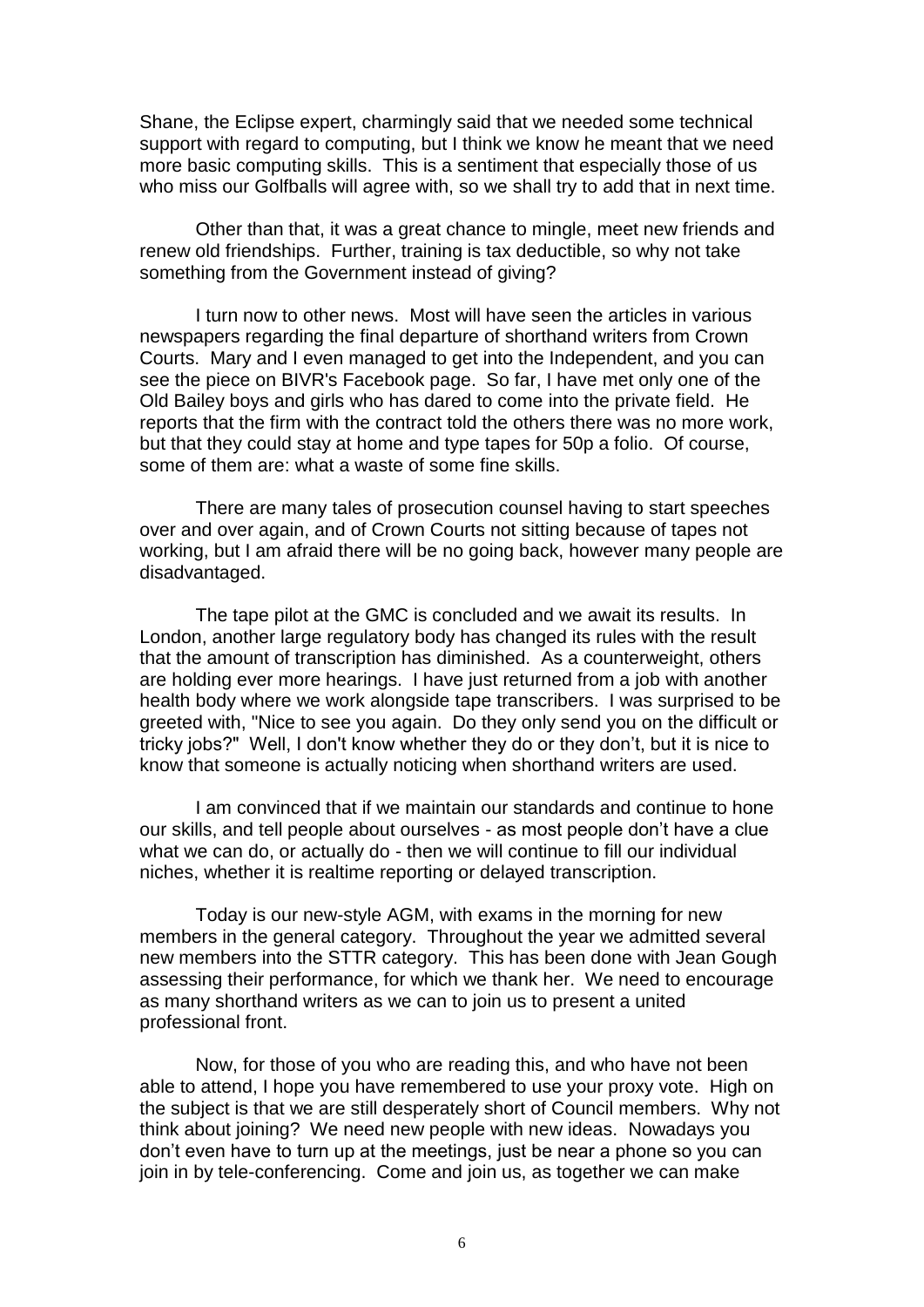a difference. That's it.

So, are there any questions or comments?

PAUL BRINCAU: I would like to learn something here, because you mentioned editors, and I know editors from the old days when we first started. I used to do editing for some very good writers. I didn't have much to do; I would just sit there putting in the odd comma. The ones who tried to do some for me said they were stressed! (Laughter)

Did I hear or understand you correctly, that we have seminars where there are people who are trained as editors?

THE PRESIDENT: We have certainly been discussing this, only just this morning, about whether to put on training for people who would perhaps like to be editors.

PAUL BRINCAU: It is a great idea actually, especially for some of the writers.

THE PRESIDENT: It is another string to your bow.

BETTY WILLETT: Particularly for ex-pen writers, who have been displaced and don't have much work, it is something that they might find interesting. I think you should explain, Madam President, as there are perhaps people here who don't know what an editor does. Perhaps you should explain how it works?

THE PRESIDENT: Well, basically, an editor goes along with a writer. I used to edit a bit for Jean, and it was a breeze, I can tell you. You would go along, and it's actually well paid. I believe you're paid £200 or more for the day. The stress is taken off you, and you just use your English skills to produce a nice transcript.

BETTY WILLETT: You sit next to the writer with a different screen.

THE PRESIDENT: Yes. They write in one window and you edit in the other window.

PAUL BRINCAU: I know how it works, I understand it, but is there anybody who doesn't know what editing is, and what it involves?

MIRIAM WEISINGER: Oh, I can tell you, I know what editing is.

ANN LLOYD: It's not an easy option. It is quite difficult to get a nice finished product from the note that's coming through.

PAUL BRINCAU: I was lucky because, when I was doing it, I was working with a girl called Amy. Maybe someone knows her? She went to France.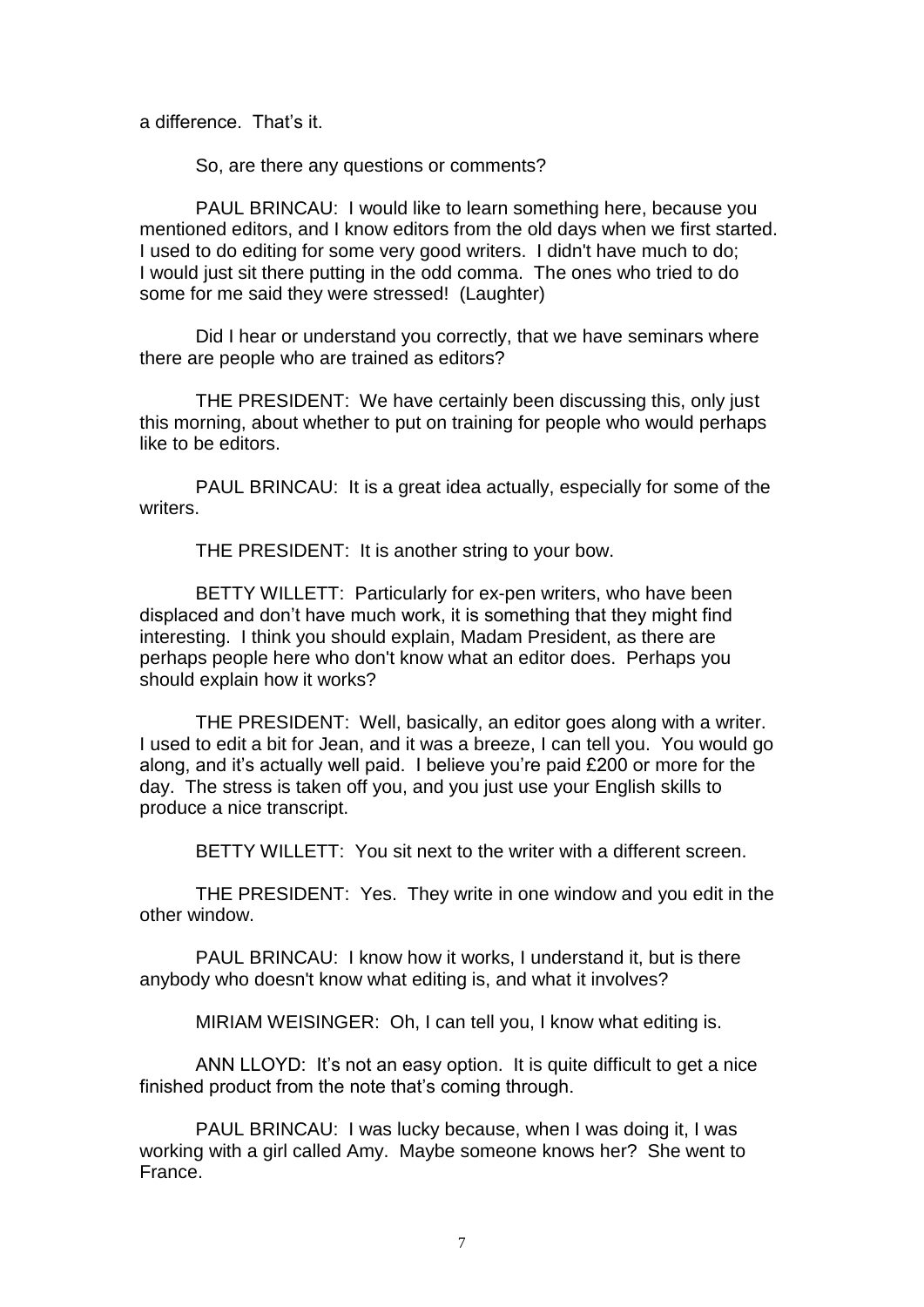NAOMI FORREST: Amy Jenkins, as it was. I don't know her married name now.

PAUL BRINCAU: Like you say, I worked with her and it was a breeze. She actually used to split the fee with me, and I would say, "No. You are doing all the work". She said, "No. We are both doing the work." But, apart from the fee, thinking from the point of view of how useful it is, sometimes it takes a lot of pressure off both people, because the writer can just go straight on and do the next job. You are basically doing realtime.

All right, we are talking about money, and you get paid more for doing certain things, but sometimes it is nice to give the client something quickly. I like doing it. They might not say "expedite", but if I can give them the transcript tomorrow, they will be happy, and if they are happy they will do what the courts are doing now, putting ---

THE PRESIDENT: It is just another way of working.

PAUL BRINCAU: Yes. And it gives work to other people who can join the Institute.

ANN LLOYD: And it is a lot faster than tape transcription, as a rule.

PAUL BRINCAU: It is a lot faster and, as Betty said, they really have to have the same skills basically as shorthand writers. They might not need to be able to take it down but they need the knowledge of what is going on around them.

I say that because I was talking to a lady shorthand writer this week, and she said to me that a lot of the work she does involves tapes which she is given, I think she said by Smith Bernal, which they get from New Zealand. She just gets these transcripts back to tidy them up and make them read like they should. She said, "I do a lot of that. It's amazing what you get. It is awful," she said. So, having editors is a good idea, actually.

THE PRESIDENT: How about even having proof-readers?

PAUL BRINCAU: We always had that.

THE PRESIDENT: It would be nice to just write, fix it, and have somebody to proof-read.

PAUL BRINCAU: Again, you need people with the same skills. I wouldn't give my transcripts to anybody to proof-read unless they are shorthand writers.

THE PRESIDENT: Exactly.

PAUL BRINCAU: Because otherwise they don't know what they are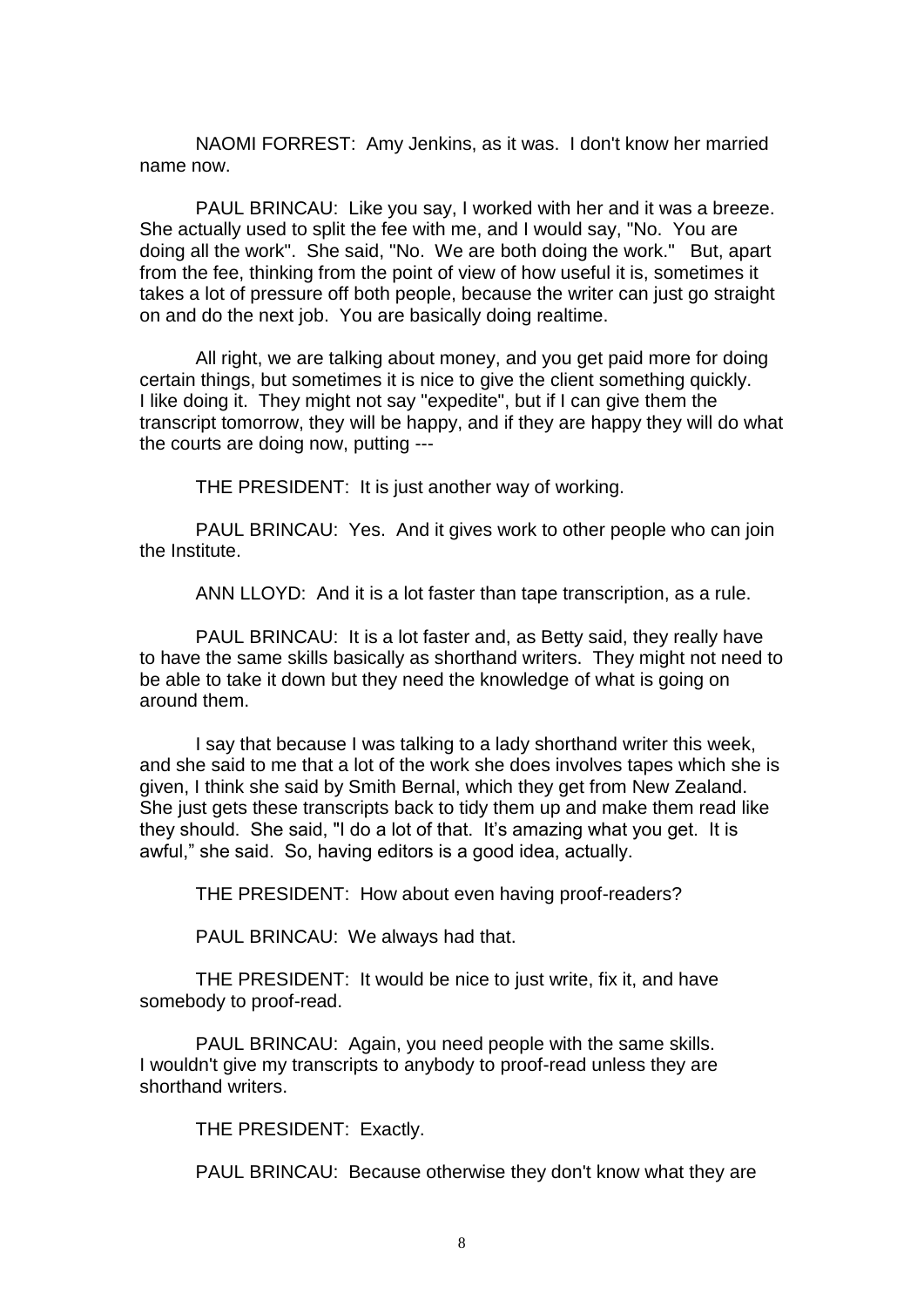reading. They don't make sense out of it sometimes. But, yes, I thought I would mention that.

THE PRESIDENT: Thank you, Paul. Shall we move on? Are we ready to move on? Jean, did you want to speak?

JEAN GOUGH: Actually, I had just one quick comment, Helen. You mentioned I had assessed some of the speech-to-text reporters. I did assess quite a large number and Betty also assessed a few.

THE PRESIDENT: Therefore, that should read Betty and Jean. Thank you, Betty.

BETTY WILLETT: Could I say something about those assessments? I don't quite know what is going to happen in the future with the assessments, but it is about time that we started taking control of them. At the moment, the person who really is in charge is a sign language interpreter, because none of the speech-to-text reporters, or even verbatim reporters, have the necessary qualification that we have to have in order to be able to invigilate these meetings.

Action on Hearing Loss has said that they are going to run a course, and I think we really should be on their backs to get this up and running, so that we can go in there without having to have a sign language interpreter as our boss, essentially, and we are placed in a sort of secondary role. They don't always appreciate the difficulties of our job. They see it through their own eyes as interpreting, and the sooner we can get that course up and running with AOHL, the better. Mary may have more information because I know I keep prodding her to do something about it.

MARY SORENE: Jean, Betty and myself put our names forward to go on the course, and we did put out a message to the wider membership, but so far nothing has come through.

BETTY WILLETT: But what has been the feedback from AOHL?

MARY SORENE: No feedback. We will have to get on to them again.

JEAN GOUGH: There is a new qualification that has now come on board. Signature has approved it and that comes under the National Occupational Standards. I am not even quite sure if the assessments that Betty and I were involved in will follow exactly the same format. It may be broadly similar; I don't know. Members of the AVSTTR Committee may know a little bit more than I do, but certainly, having done a lot of assessments, I fed back to Action on Hearing Loss on the problems that Betty and I felt we needed to raise. At that stage they really didn't want to listen because, they said, all of these assessments needed to be done to exactly the same standards. Therefore, they couldn't alter them halfway through.

Believe me, before each assessment day, I certainly put forward our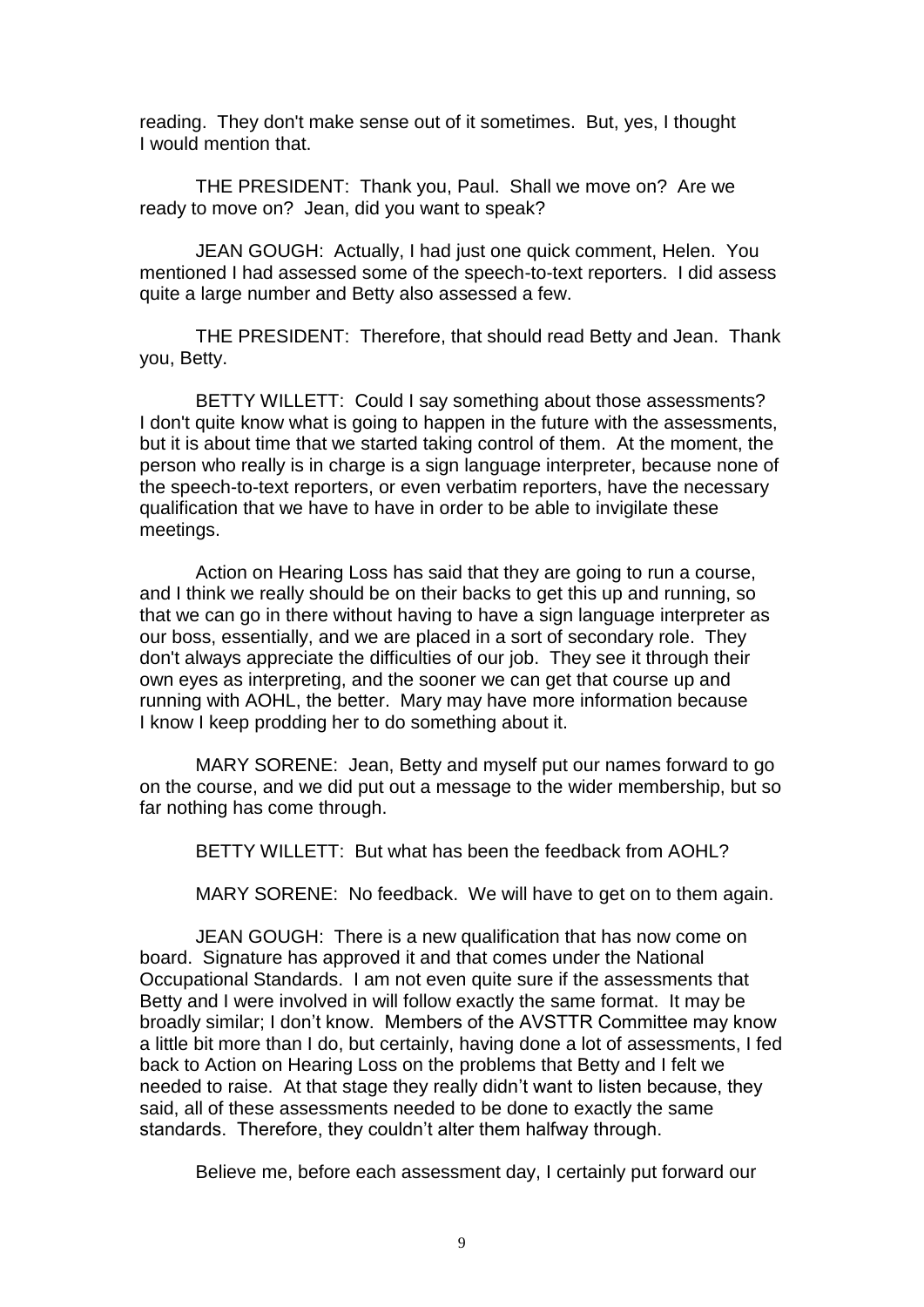concerns, but each time I was met with the same argument that, basically: "Well, we didn't do that at the last assessment, therefore, we can't be seen to be doing something different now."

Personally, yes, I would like to see the professional bodies having far more input rather than Action on Hearing Loss taking over. I am very conscious it may almost seem as if it is an Action on Hearing Loss qualification. They have certainly put a lot of work and time and resource into it, but I think the professional bodies need to be feeding into that much more, so that it maintains its independent aspect as a proper qualification.

BETTY WILLETT: May I propose that we do take this back to AOHL and say our Annual General Meeting expresses concern that there seems to have been no decision about running the course that was evidently very much needed. I will need a seconder for that. (Seconded by Georgina Ford)

SHERYLL HOLLEY: Also, I was talking to a lady this morning who has been completely missed in the last exams. Even though she was put forward and she was given the dates - it was Mandy Clare - she said she was not even aware there was another exam that had gone ahead on 20th April, and of course that was the last free one, so she has missed that now.

MARY SORENE: I was at an ACE (Access to Communication in English) meeting the other day at Action on Hearing Loss, who host it. They said they will be having more of these STT assessments, but they can't do them free of charge any more; they have to charge. They have run out of funds for it, which is fair enough, but they are going to continue with them.

BETTY WILLETT: But if they pass them over to us, that would be for our decision, not theirs. I think the next step is to get some qualified assessors, so that we can then take it over, and then whether we charge or we do it free of charge is up to us. We don't want it to be dependent on AOHL.

GEORGINA FORD: Now the NOS has been written and basically approved, it will be easier for us to take it back and keep AOHL out of it.

BETTY WILLETT: But we can't do that until we have our qualification. What is it called?

MARY SORENE: It was an A1 assessor, but I think they have even changed that name to something else. Of course, at AOHL, they were using their premises, but they are happy enough for us to have our meetings there free of charge. We may be able to do something. Otherwise, if we hold these STT exams for the NRCPD qualification, effectively, we will have to fund a room. It is not impossible.

BETTY WILLETT: We could do it as we have done this year.

MARY SORENE: Yes, sure.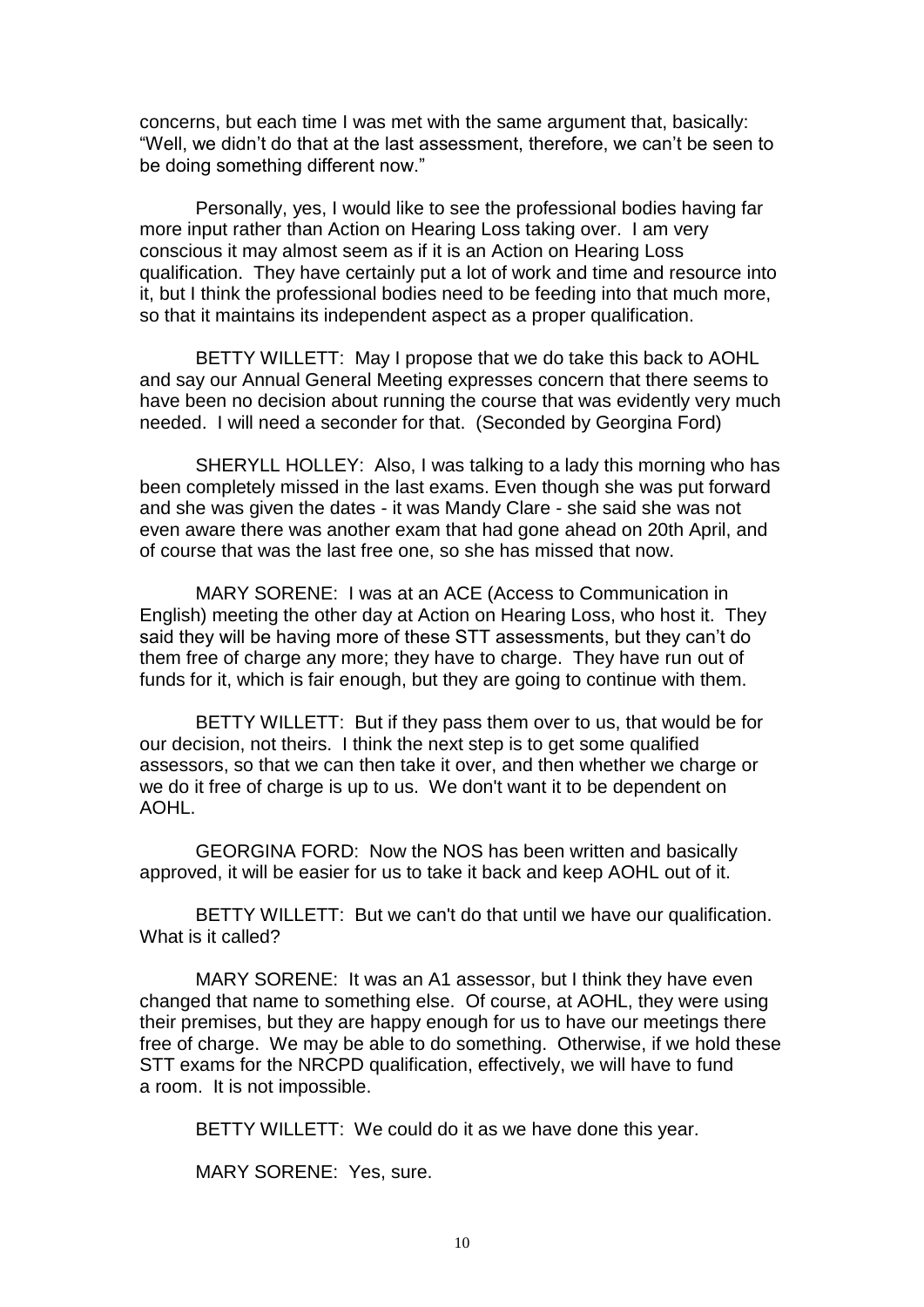JEAN GOUGH: I think Action on Hearing Loss have really almost "spoonfed" the people who have been able to take the interim assessment, in that they found deaf awareness courses for them and they had one-to-one sessions with them, before they actually took the assessments, so that is obviously something that the professional bodies are going to have to take back as well. It is quite time consuming, so that might be something we need to bear in mind.

BETTY WILLETT: It is not impossible, but I think we really must get this back under our control. Let's face it, the numbers are not going to be hundreds.

THE PRESIDENT: Have we finished that discussion? If so, I will call on the Treasurer now to report.

MARY SORENE: The Report and Accounts were previously circulated, but I do have a few copies here. They have been e-mailed out, they are on the website, and it is really a question of going through them and saying whether we approve them. These accounts go up to 31st December 2011. We will just pause while people read them and think of any questions.

PAUL BRINCAU: We have made no political donations? For instance, Boris Johnson?(!)

MARY SORENE: We always put that down.

PAUL BRINCAU: He keeps us amused!

BETTY WILLETT: I see we have fewer retired members. This is me.

MARY SORENE: Yes. I fear it is because they have passed on, or they have died. I don't have a note of the people who died in that year. We have recently heard about Ron Chartres, who passed away in April at the age of 93.

BETTY WILLETT: He was born in 1920.

PATRICIA FRITH: He was my boss when I first started, a lovely man.

MARY SORENE: Unfortunately, his passing and funeral was over before I knew about it. I posted the newsletter to him at the home where he was living. Subsequently, I received an e-mail from, I believe, his grandson, to say that he had passed away peacefully in his sleep at the age of 93, in the home.

We always used to think of him as Mr Pastry. Do you remember Mr Pastry? Richard Hearn, who was the white-haired Mr Pastry, used to do the road safety films for children. He looked just like him, for those of us of acertain age!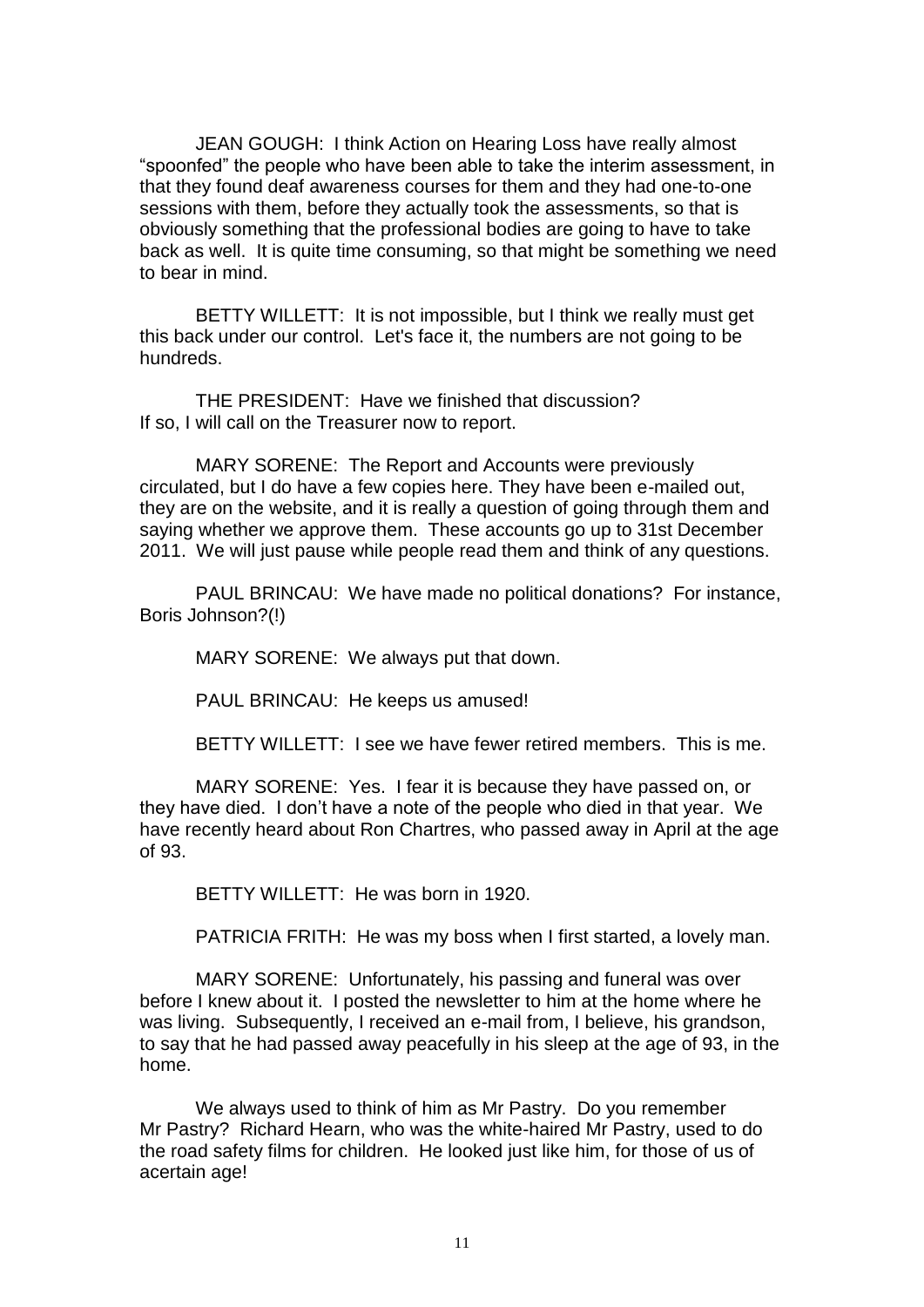BETTY WILLETT: He used to say at Council meetings, "Perhaps I could just prepare a short note on that?" About a week later, you would get something typed on an old manual typewriter, because even in the days of Golfballs he still used a manual.

MIRIAM WEISINGER: We are referring to Golfball typewriters.

SHERYLL HOLLEY: I was really confused with golfballs!

MARY SORENE: A Golfball typewriter.

BETTY WILLETT: He used to produce 12 pages in single-space typing, crammed in, and I used to think, "Have I really got to read this?", but it was full of great knowledge and wisdom.

MARY SORENE: Are the accounts approved? (Silence)

THE PRESIDENT: Should we have a show of hands?

MARY SORENE: Are they adopted?

MIRIAM WEISINGER: Do you need proposers and seconders, or do we just adopt it?

MARY SORENE: You can propose. Miriam proposes, seconded by Paul. Thank you. Are we all agreed that the accounts are agreed. (Show of hands. Passed nem con)

THE PRESIDENT: Now we turn to the election to Council. There are two nominations for vacancies, therefore no election is necessary. We can have up to 12 Council members, Paul.

BETTY WILLETT: How many do we have now?

MARY SORENE: Six, I think.

MIRIAM WEISINGER: If you can attend by teleconference, I don't mind joining. I can't come up to London all the time, but I would be quite happy if I could be present by telephone.

THE PRESIDENT: You are in. Sign her up!

MARY SORENE: Miriam is co-opted for this year. Thank you. Any others?

BETTY WILLETT: We held the last Council meeting here this morning, so, if you can do that once a year, that would be one meeting when you can come.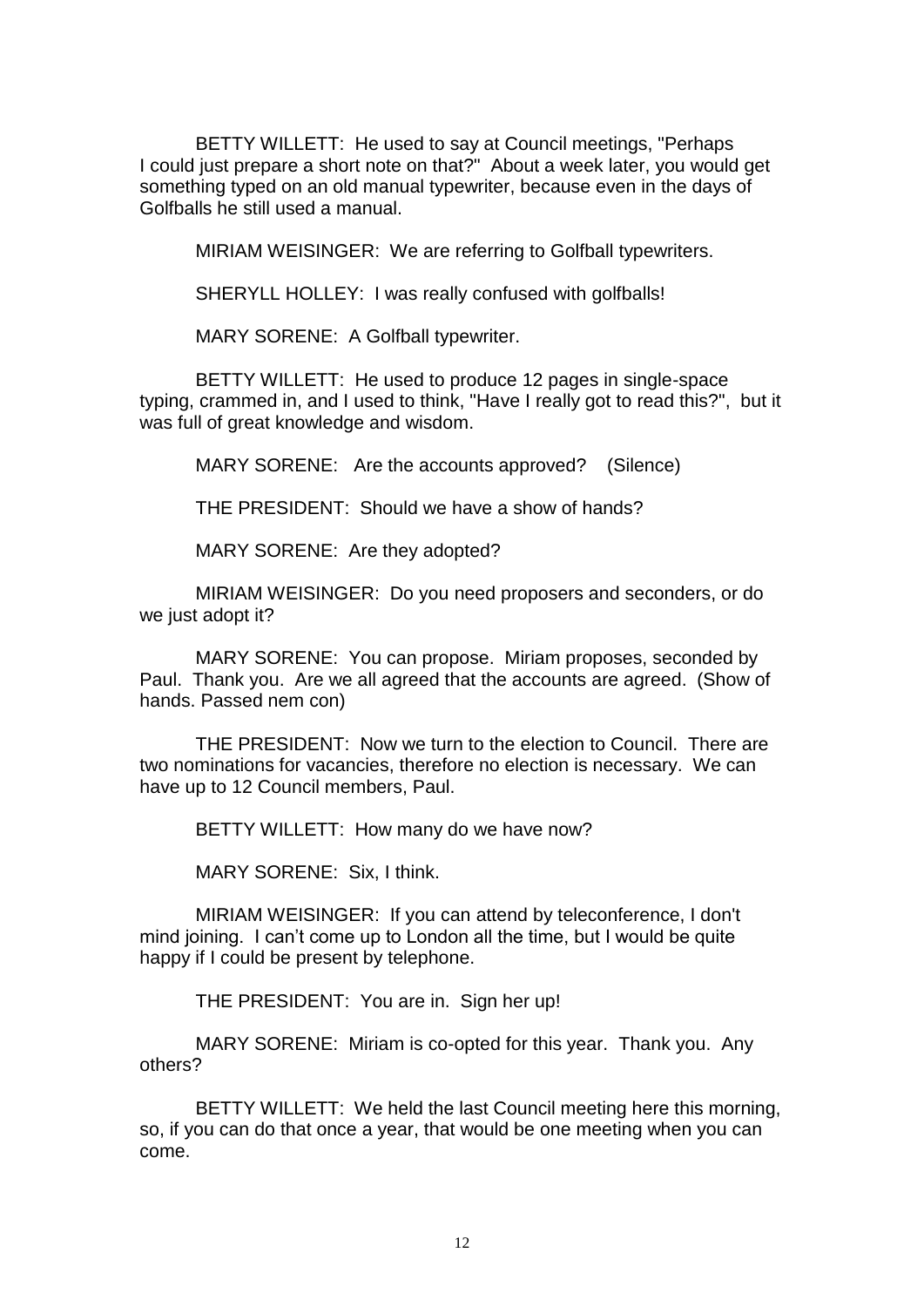MIRIAM WEISINGER: Fine. If I am in London when there is a Council meeting, I don't mind attending.

THE PRESIDENT: Sue does it by telephone all the time.

BETTY WILLETT: I have done it as well. It is a very strange experience sitting in your own front room listening for two hours.

THE PRESIDENT: But pleasurable!

MIRIAM WEISINGER: That's fine.

MARY SORENE: Anybody else? Looking down the end of the table? No?

NAOMI FORREST: Maybe next year.

THE PRESIDENT: Note that! Next year, Naomi Forrest! Georgina Ford and Leah Willersdorf, we are welcoming you. We welcome Georgina and Leah, who were co-opted after last year's AGM.

BETTY WILLETT: I think we should also thank Karen, who is retiring. because she hasn't managed to come to many of our meetings.

MARY SORENE: Nor by phone hardly either.

BETTY WILLETT: No, but when she comes she usually has something very useful to say, so we shall miss her.

THE PRESIDENT: We thank Karen. So, we are on to the election of President for the following year 2012-2013. Those eligible are Sheryll Holley and Susan Humphries.

MARY SORENE: I will hand out the voting papers.

(A teller was appointed. Votes were cast, collected and counted)

THE PRESIDENT: We now have the results. It was terribly close, but I would like to welcome, as the new President for 2012, Sheryll Holley. (Applause)

PAUL BRINCAU: So, how close?

THE PRESIDENT: Two.

SUSAN HUMPHRIES: It was two last year, wasn't it, Helen?

THE PRESIDENT: You got away with it last year!

Now we turn to the special resolution. We have a special resolution to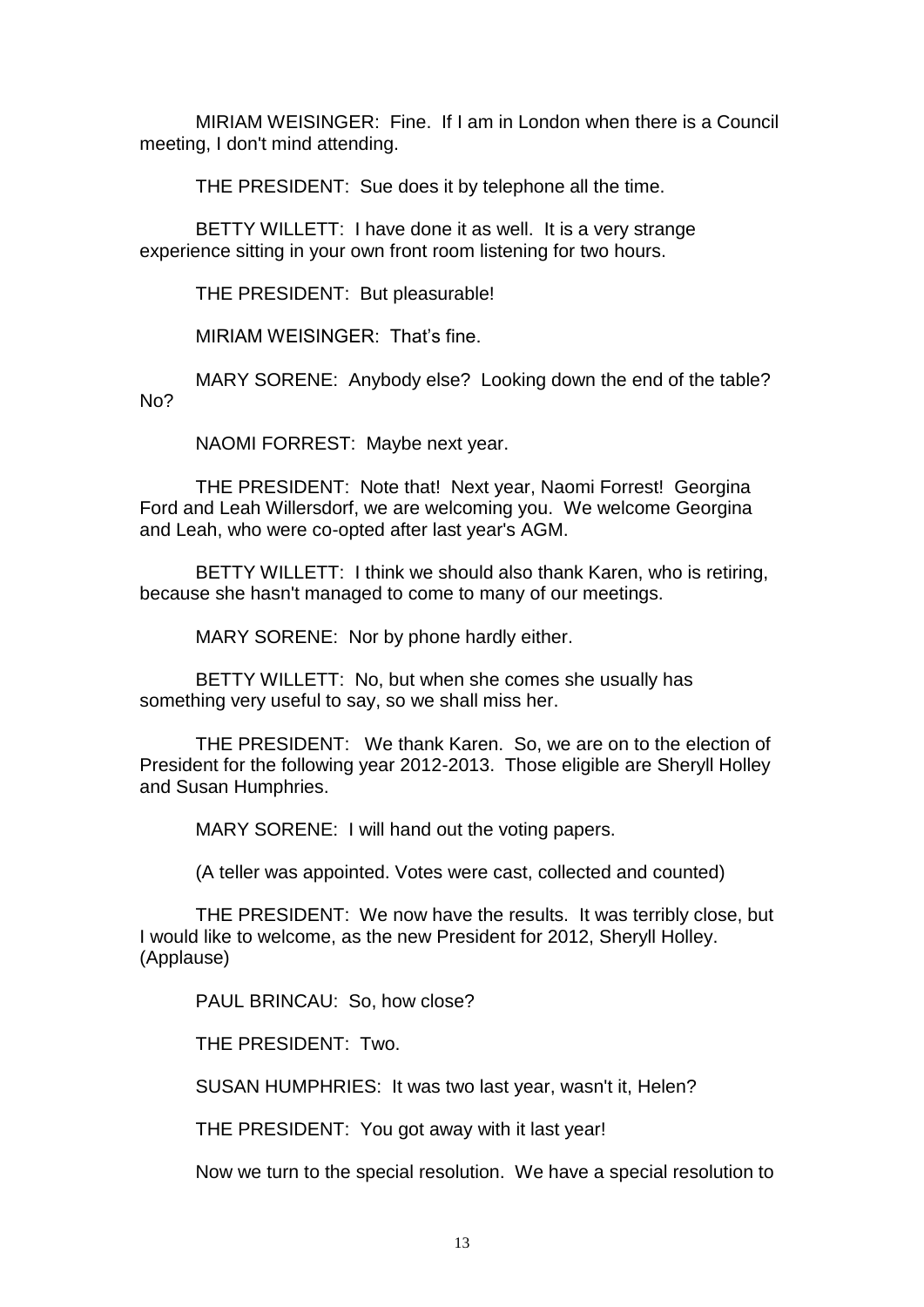put to the membership. This is going to be done globally on a show of hands as each one is read.

Those holding proxy votes will use them, for or against, as well as their personal vote. I have three, Mary has three, and Susan has one.

PAUL BRINCAU: Special resolutions have to be passed by a two-thirds majority, is it, or not?

MARY SORENE: It has to be a majority. I don't know about two-thirds. A simple majority.

PAUL BRINCAU: Why is it so special?

THE PRESIDENT: Because it is going to change our Memorandum and Articles.

PAUL BRINCAU: I thought they were special resolutions because they were so significant.

BETTY WILLETT: Do you have the mem and arts with you?

THE PRESIDENT: It is a little tweaking that we need to do. We can explain why.

PAUL BRINCAU: It's the rules.

MARY SORENE: It's in here as to why.

THE PRESIDENT: Those holding proxy votes will use them, for or against, as well as their personal vote. I will just read the explanation.

"The numbers voting for or against do not need to be read out, merely that the resolution is passed or fails on the show of hands."

The special resolution is to consider and, if thought fit, to pass the following special resolution:

To remove all reference to "auditor" or "auditors" from our Memorandum and Articles of Association by deleting the words "and Auditors", "and the appointment of the auditors" in article 37, and the words "or auditor" in article 69, so that the articles read:

"37. All business shall be deemed special that is transacted at an Extraordinary General Meeting, and also all that is transacted at an Annual General Meeting, with the exception of the consideration of the Accounts, Balance Sheet and the Reports of the Council, the election of the President and of the members of the Council in the place of those retiring."

"69. Subject to the provisions of the Act, but without prejudice to any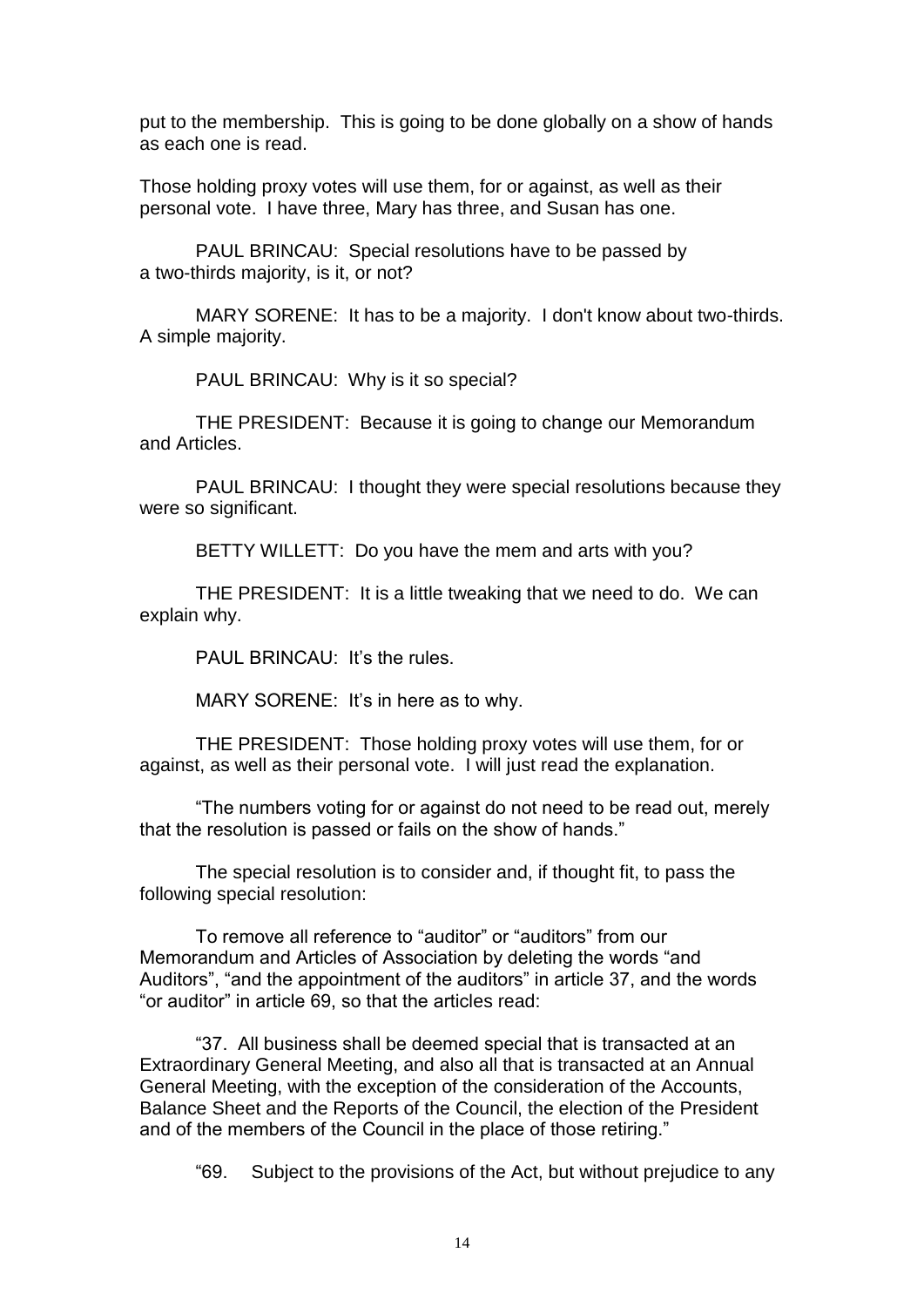indemnity to which a Council member may otherwise be entitled, every Council member or officer of the Institute shall be indemnified out of the assets of the Institute against any liability incurred by him in defending any proceedings, whether civil or criminal, in which judgment is given in his favour or in which he is acquitted or in connection with any application in which relief is granted to him by the court from liability for negligence, default, breach of duty or breach of trust in relation to the affairs of the Institute.'

The reason for this is that we no longer appoint an accountant. Do you want me to go into a bit of detail? It is simply that it was costing, what was it, £900 a year for an accountant. That is quite a lot of money when you are a very small membership such as we are, so we decided to bring it in-house.

MARY SORENE: Can I just say, we actually took out the need to have an audited account several years ago, under the small companies procedure, but they were just left in. They were overlooked at that time, but they don't need to be in our Memorandum and Articles at all.

BETTY WILLETT: Are we under the law required to have our accounts examined rather than audited?

MARY SORENE: There is nothing to say that we do, but we should have somebody look at them.

BETTY WILLETT: I think, to protect Mary, we should have someone examine them. It could be another member of the Council, if necessary. All they have to do is look at them and sign that they have examined them and there seems to be nothing adverse.

THE PRESIDENT: There are a couple of us on the Council who are actually accountancy qualified, to varying degrees.

SUSAN HUMPHRIES: Are you looking at me?

THE PRESIDENT: And me. We could do this.

BETTY WILLETT: I think we should have some protection. We all know Mary, and she is as straight as a die, but you never know what's going to happen in the future.

SHERYLL HOLLEY: Do we need somebody from outside to have a look at them?

BETTY WILLETT: I belong to another organisation where someone from the Council does it. They scribble on the top "Examined", and the date. They are not even company registered, but I think under the company registration it does sometimes use the word "Examined".

SUSAN HUMPHRIES: But the accounts are prepared by an accountant, aren't they?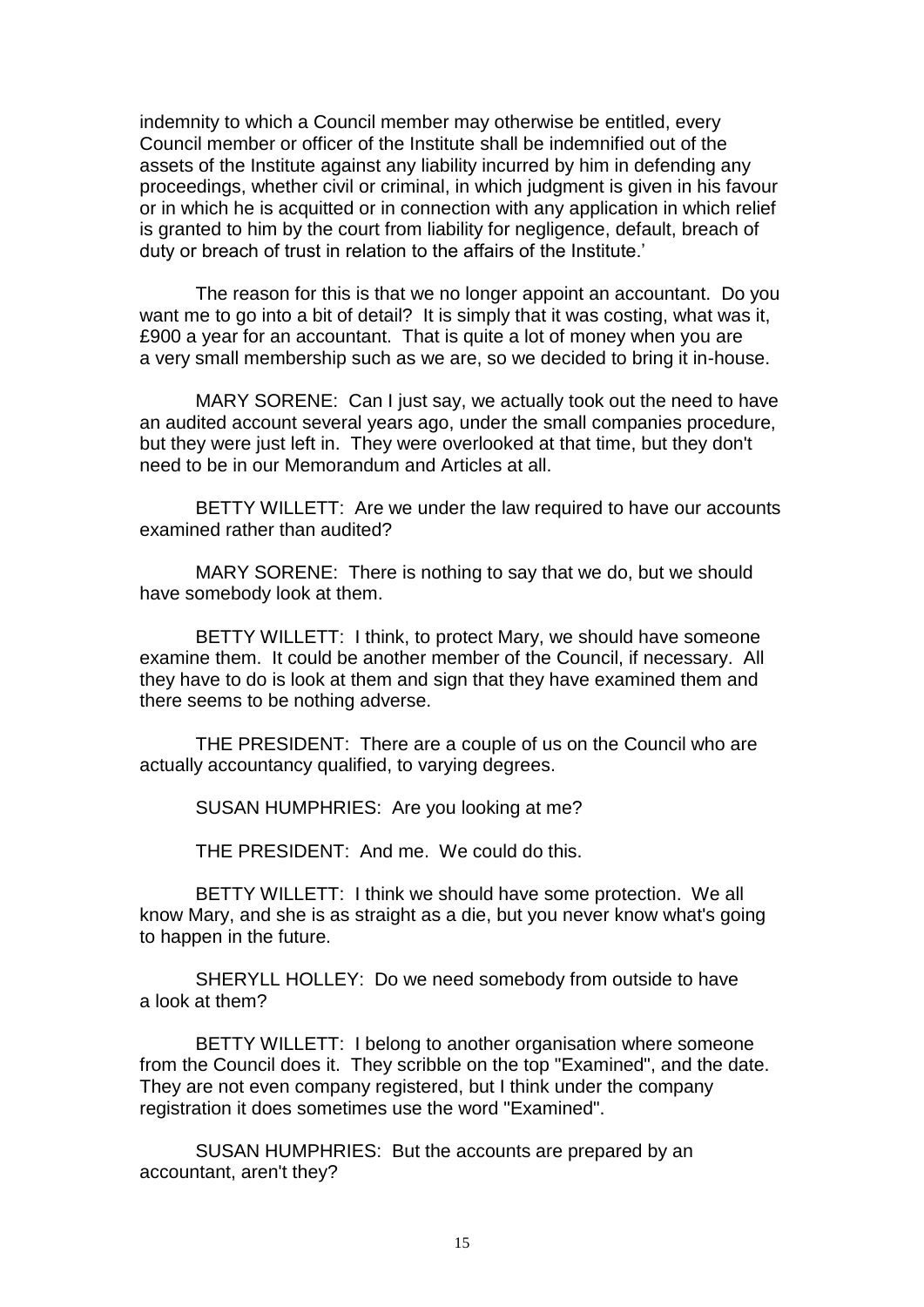THE PRESIDENT: This year they have been prepared by an accountant, but what we thought should happen is that we bring it in-house and Mary is shown how to do it. Mary already inputs it all. It was just the final formulation of the accounts. As you know, it is very easy for you to input your accounts, and then you just click a button and you have your trading, profit and loss and balance sheet. Then you just have to file them. Mary was going to have a couple of sessions with our new accountant - actually my daughter is a chartered accountant - to learn how to do it properly.

PAUL BRINCAU: Did you say we have an accountant, or we haven't?

THE PRESIDENT: No. The accountant who has helped with the accounts this year is my daughter, who is a chartered accountant. She has undertaken to give Mary a series of tutorials throughout the year, and to hold her hand through it.

MARY SORENE: In any case, on the Government website, which is called the Government Gateway, I now have to put the accounts online in that way, and they have to be in a special format. I can't find a way in to see that format, but Sarah will help. She is going to show me how and take me through it.

PAUL BRINCAU: However, I do agree with whoever raised it, for Mary's protection, somebody else should look at them. It would be very difficult, if something goes wrong, for Mary to say, "Well, I didn't know. That's a mistake." I don't want to point the finger.

SUSAN HUMPHRIES: What do you think about that, Mary? Would you be happy with that, or not?

MARY SORENE: They should be looked at independently, but we don't have to have an accountant. It can be another Council member, a non-Council member, a member, or it could be somebody totally independent, but they need to just look at them and see that the figures are right.

BETTY WILLETT: I think we should explain that the accountant we had for years, Mr Kypri, who used to do a fairly cheap rate, as accountancy goes - it wasn't nothing, but it was fairly cheap - retired because of ill-health. The firm with whom he had been associated took over and the prices just shot up. It is ridiculous for a small body like us to be paying nearly £1,000 a year. Under law, certainly, it is no longer necessary to have a fully audited account, but I think it is recommended that everyone should have an examined account. I know we can't amend the special resolution here, but …

THE PRESIDENT: No. We can.

BETTY WILLETT: Can I propose an addendum to the special resolution, that forthwith, or in future, the accounts before publication should be examined by a member of BIVR, who can be either a Council member or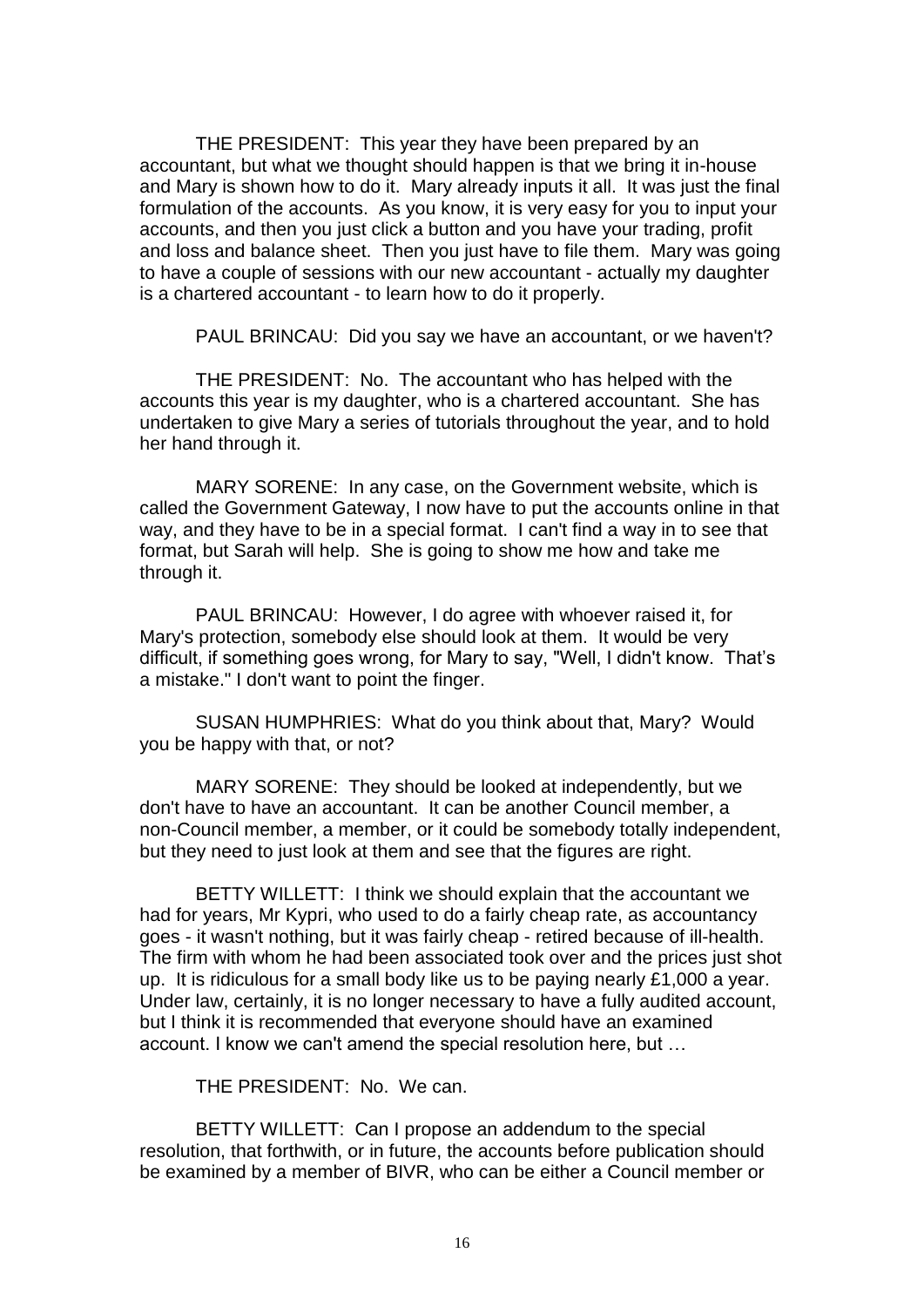a non-Council member?

SUSAN HUMPHRIES: To verify them.

THE PRESIDENT: Yes. To verify.

BETTY WILLETT: And I shall need a seconder.

PAUL BRINCAU: I will second that because it doesn't matter who verifies them. As long as they put their signature as well, then they are saying, "I looked at them and they look okay", and Mary is protected.

THE PRESIDENT: Yes.

MARY SORENE: All right. Thank you.

BETTY WILLETT: In which case, we have to put the amendment to the vote, first of all, and then the amended resolution.

THE PRESIDENT: All right. So, the amendment is that, in future, accounts before publication to be examined by a member of BIVR?

MARY SORENE: Who could be either a Council member or non-Council member.

THE PRESIDENT: To verify them. So we have our proposer, seconded by Paul. All those in favour? (Show of hands. Passed nem con)

And the special resolution, all those in favour? Anybody against? (Show of hands.)

BETTY WILLETT: Are you unhappy, Pauline?

PAULINE HUMPHREYS: I can't vote because I am a retired member.

BETTY WILLETT: Should I have proposed it? I am a life member.

PAULINE HUMPHREYS: I have no voting rights, as a retired member, but I would much have preferred it to be examined independently.

PAUL BRINCAU: I think we said independently.

PAULINE HUMPHREYS: No. You have agreed now, and I take no exception to it now.

THE PRESIDENT: It is a member of BIVR who can be a Council member or non-Council member.

PAULINE HUMPHREYS: I speak as a past Treasurer, by the way. The accounts are usually independently examined, and I would have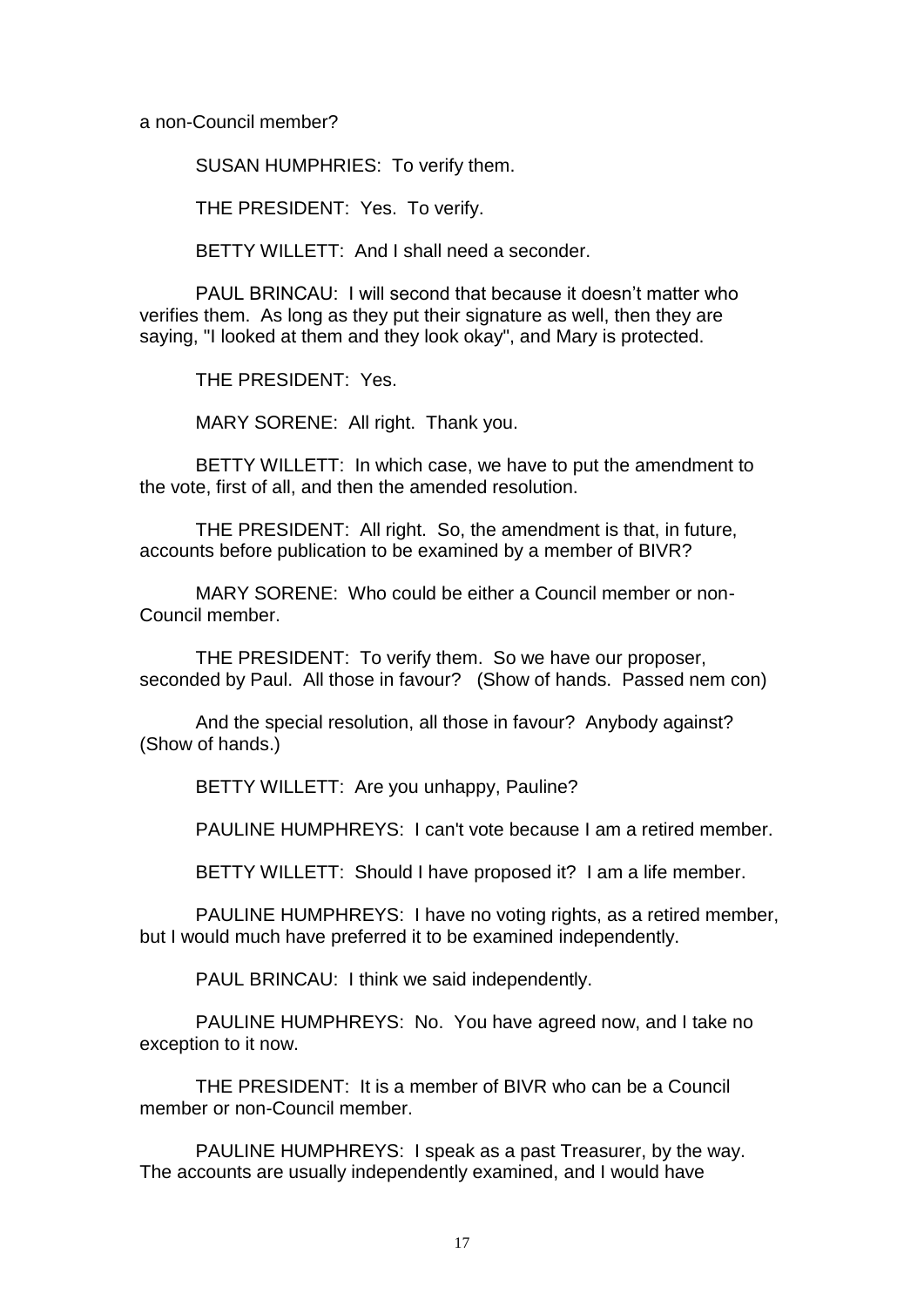preferred that, but it has been voted on. I accept the vote. I don't wish to raise any queries now.

THE PRESIDENT: We still have Sarah helping us, holding our hands.

PAULINE HUMPHREYS: I have had my say, thank you.

THE PRESIDENT: Yes. It is noted.

PAUL BRINCAU: Of course, that would be preferable.

BETTY WILLETT: But it might create problems.

PAUL BRINCAU: Then we are going to get back to somebody who is independent, who is not going to put his name down to a set of accounts for nothing.

MARY SORENE: Very likely.

THE PRESIDENT: That was the rationale behind it.

PAUL BRINCAU: That is why we are putting it the way we are, to save money, but we are quite happy to have somebody who is going to look at them. I think it achieves most of the objectives.

THE PRESIDENT: All right. Shall I say the couple of things that I was going to say?

BETTY WILLETT: Have you put the amended resolution?

THE PRESIDENT: Yes. We have done the amended resolution and that was carried.

BETTY WILLETT: I know you have done the amendment, but have you done the amended resolution as well?

THE PRESIDENT: Yes. Just before we fix the date of the next Annual General Meeting, I was going to mention that Jack Ashley, or Lord Ashley as he was, has died. Many of you will have noted that from the newspaper. There is a memorial service for him on 2nd July, where Susie Romeo will be providing the speech-to-text communication support on that day. If anybody wants any details of that, we can give them.

The other thing is I felt that we should perhaps mention Linda Nichols. I don't know if Miriam just wants to say something? We wish her well.

MIRIAM WEISINGER: Yes. I am sure she won't mind, although it is medical. Linda suffered a heart attack on the way home from work about two weeks ago, I think. Fortunately, her partner Jeff realised that she was having a heart attack, when she spoke to him while she was on the bus and asked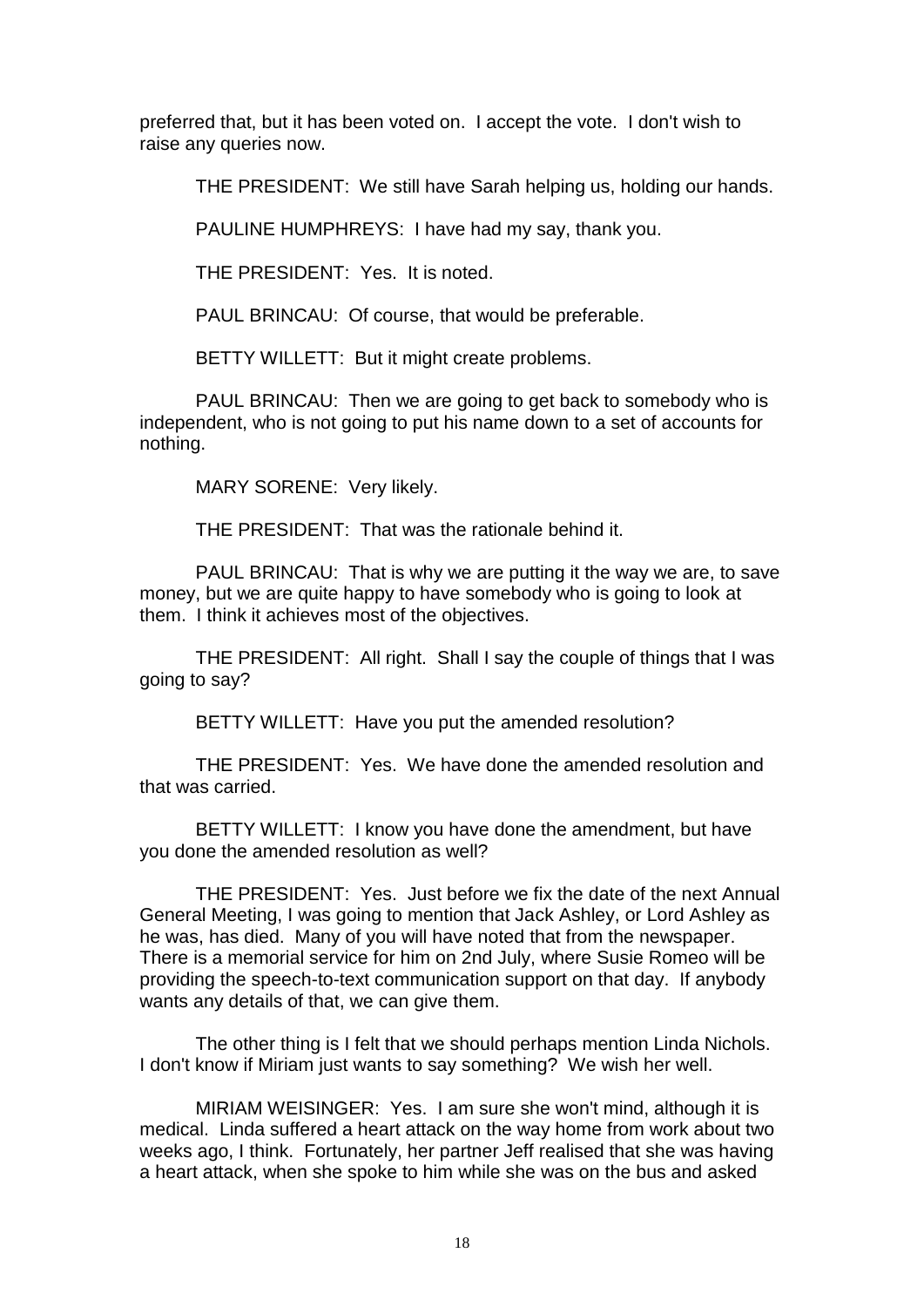him to meet her at the bus stop. She lives in Oxford. She was taken to the John Radcliffe and had a stent fitted within 24 hours, whereas most people have to wait two months for a stent. She was given the all-clear to fly and she has gone on her booked holiday to Canada. I hope she doesn't overdo it in the future, but she says she is going to be back to working normally.

ANN LLOYD: She does work too hard.

MIRIAM WEISINGER: We have to be aware that our work is very pressured and we should heed warnings.

PAUL BRINCAU: But was that because she ran for the bus?

MIRIAM WEISINGER: Maybe, but I think our job is very stressful, so you have to bear that in mind when you are, as we all are, getting a little bit older.

PAUL BRINCAU: You don't notice it if you are a workaholic.

MIRIAM WEISINGER: You don't know these things, but we wish her well.

THE PRESIDENT: Yes. Two more things. We have CPD forms at the bottom of the table, as well as the "How was it for you?" form.

The last thing is to set the date of the next Annual General Meeting, which has to be within 18 months of today's date. I think perhaps May or June 2013. We have previously clashed with Deaf Awareness Week and the Cup Final. Also, we want to avoid the Bank Holiday weekend.

BETTY WILLETT: And also the NADP AGM, which is today, which I would like to have attended, but couldn't.

PAUL BRINCAU: And the Champions' League final with Chelsea, which is this afternoon.

THE PRESIDENT: My husband, my son, and just about every single male relative of my family are all there, expected back some time in the night, or tomorrow, or the day after!

ANN LLOYD: It depends who wins, doesn't it?

MARY SORENE: I don't actually have a date in my head.

PAUL BRINCAU: Do we have to fix the date today?

MARY SORENE: We have usually put it in the minutes. If we put it in provisionally, it has been changed before.

PAUL BRINCAU: A suitable date?